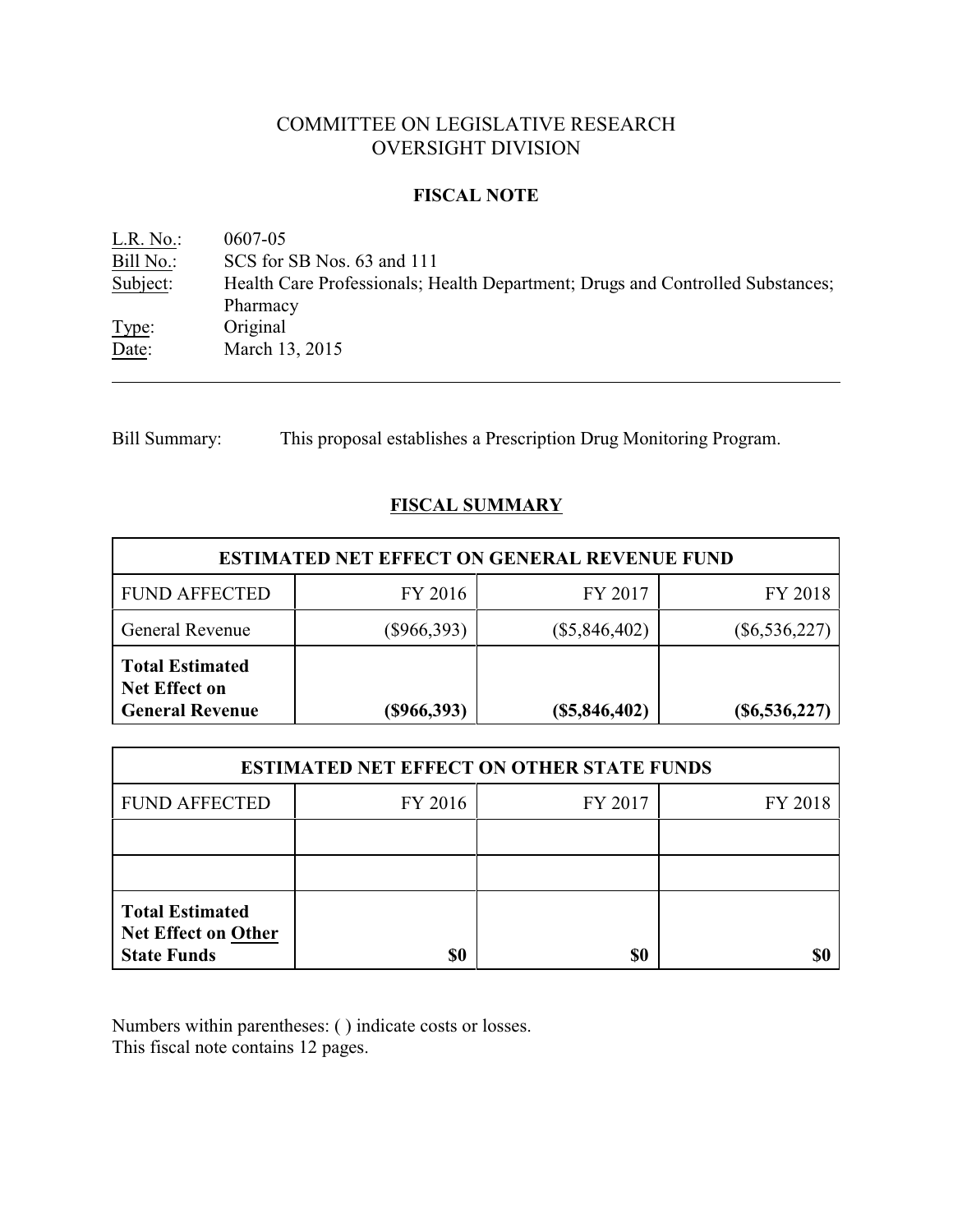L.R. No. 0607-05 Bill No. SCS for SB Nos. 63 and 111 Page 2 of 12 March 13, 2015

| <b>ESTIMATED NET EFFECT ON FEDERAL FUNDS</b>                        |         |         |         |  |  |
|---------------------------------------------------------------------|---------|---------|---------|--|--|
| <b>FUND AFFECTED</b>                                                | FY 2016 | FY 2017 | FY 2018 |  |  |
|                                                                     |         |         |         |  |  |
|                                                                     |         |         |         |  |  |
| <b>Total Estimated</b><br>Net Effect on All<br><b>Federal Funds</b> | \$0     | \$0     | SI)     |  |  |

| <b>ESTIMATED NET EFFECT ON FULL TIME EQUIVALENT (FTE)</b>    |         |         |         |  |  |
|--------------------------------------------------------------|---------|---------|---------|--|--|
| <b>FUND AFFECTED</b>                                         | FY 2016 | FY 2017 | FY 2018 |  |  |
| General Revenue                                              |         | 41      |         |  |  |
|                                                              |         |         |         |  |  |
| <b>Total Estimated</b><br><b>Net Effect on</b><br><b>FTE</b> |         |         |         |  |  |

 $\boxtimes$  Estimated Net Effect (expenditures or reduced revenues) expected to exceed \$100,000 in any of the three fiscal years after implementation of the act.

| <b>ESTIMATED NET EFFECT ON LOCAL FUNDS</b>            |  |  |  |  |  |  |
|-------------------------------------------------------|--|--|--|--|--|--|
| FY 2016<br>FY 2017<br><b>FUND AFFECTED</b><br>FY 2018 |  |  |  |  |  |  |
| \$0<br>\$0<br>\$0<br><b>Local Government</b>          |  |  |  |  |  |  |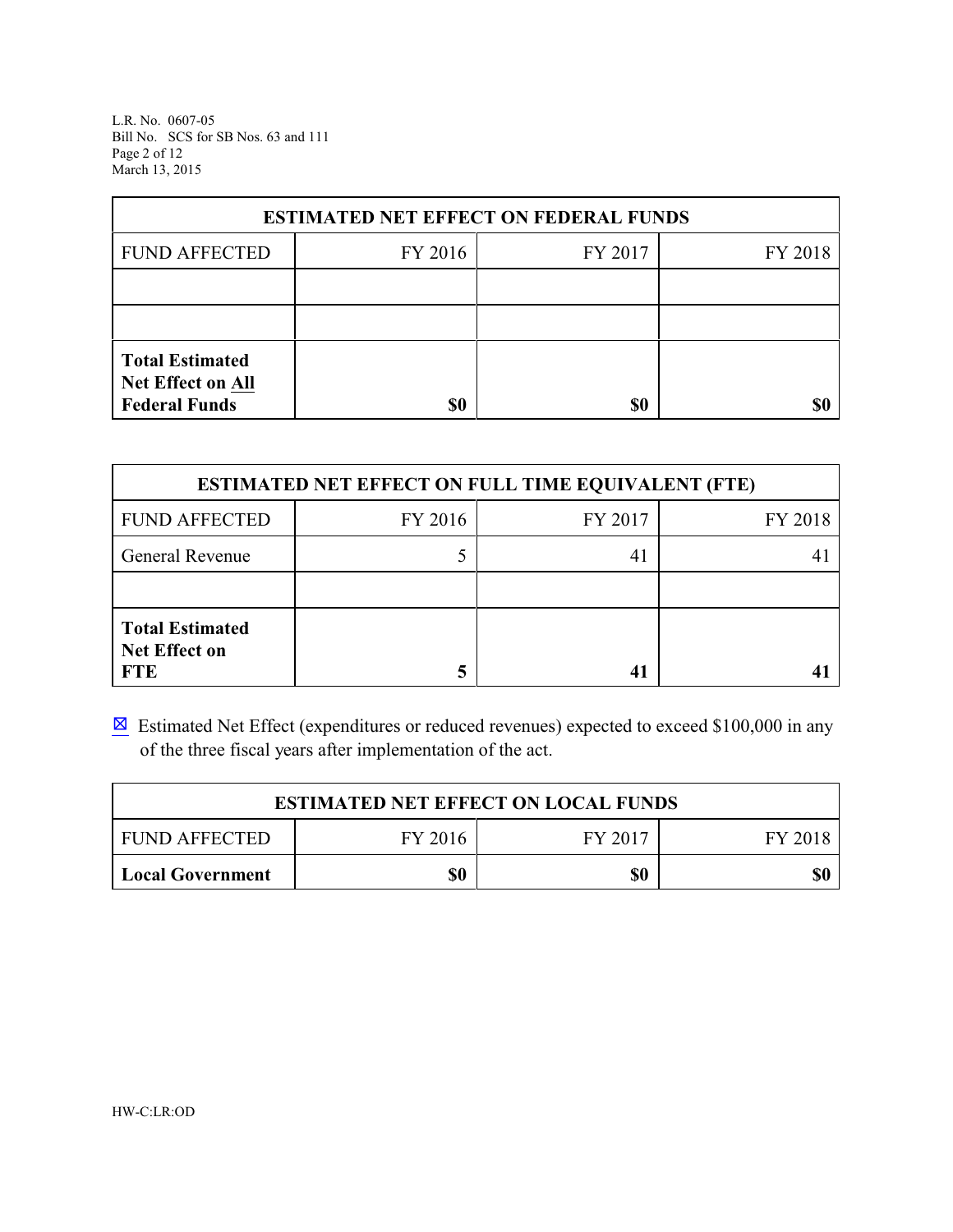L.R. No. 0607-05 Bill No. SCS for SB Nos. 63 and 111 Page 3 of 12 March 13, 2015

### **FISCAL ANALYSIS**

## ASSUMPTION

Officials from the **Department of Health and Senior Services (DHSS)** provide the following information:

For purposes of this fiscal note, it is assumed that the Prescription Drug Monitoring Program (PDMP) system will be functional in September 2016.

#### **Section 195.453**

Section 195.453 requires DHSS to establish and maintain a program monitoring the dispensing of all Schedule II, III, or IV controlled substances by all professionals licensed to dispense such substances in this state. Further requirements in Sections 195.458.2 and Section 195.459 would require real-time reporting at the time of dispensing with an automated system review and response to the dispenser based on algorithms included in the system. Responses will be either "no concern" or "concern with an explanation" and the dispenser will use that information along with their professional judgment to make the determination whether it is appropriate to fill the prescription. All the prescriptions that resulted in a "concern with an explanation" will be reviewed by the DHSS as time and staff permit and appropriate investigations, referrals, etc. will be completed.

DHSS anticipates the need to hire the following staff on the dates indicated below:

One Program Manager Broad Band 3 (\$76,416 annually) to provide overall direction and management of the program develop and present educational programs; hired in September 2015.

One Broad Band 2 Manager (\$64,160 annually) to manage the Administrative Office Support Assistants (AOSAs) and Health Program Representatives in the daily operation of the program, and present educational programs; hired in September 2016.

Two Investigative Managers (\$45,120 each, annually) to develop and implement investigative standards and scope of investigative activities; one hired in September 2015 and one hired in September 2016.

Two Investigators III (\$39,984 each, annually) to supervise and train lower level investigative staff, coordinate and participate in inspections/investigations; hired in September 2016.

Eighteen Investigators II (\$37,176 each, annually) whose duties will include investigation and inspections related to "concern with an explanation" prescriptions; review of submitted documents as they relate to such prescriptions, etc; hired in September 2016.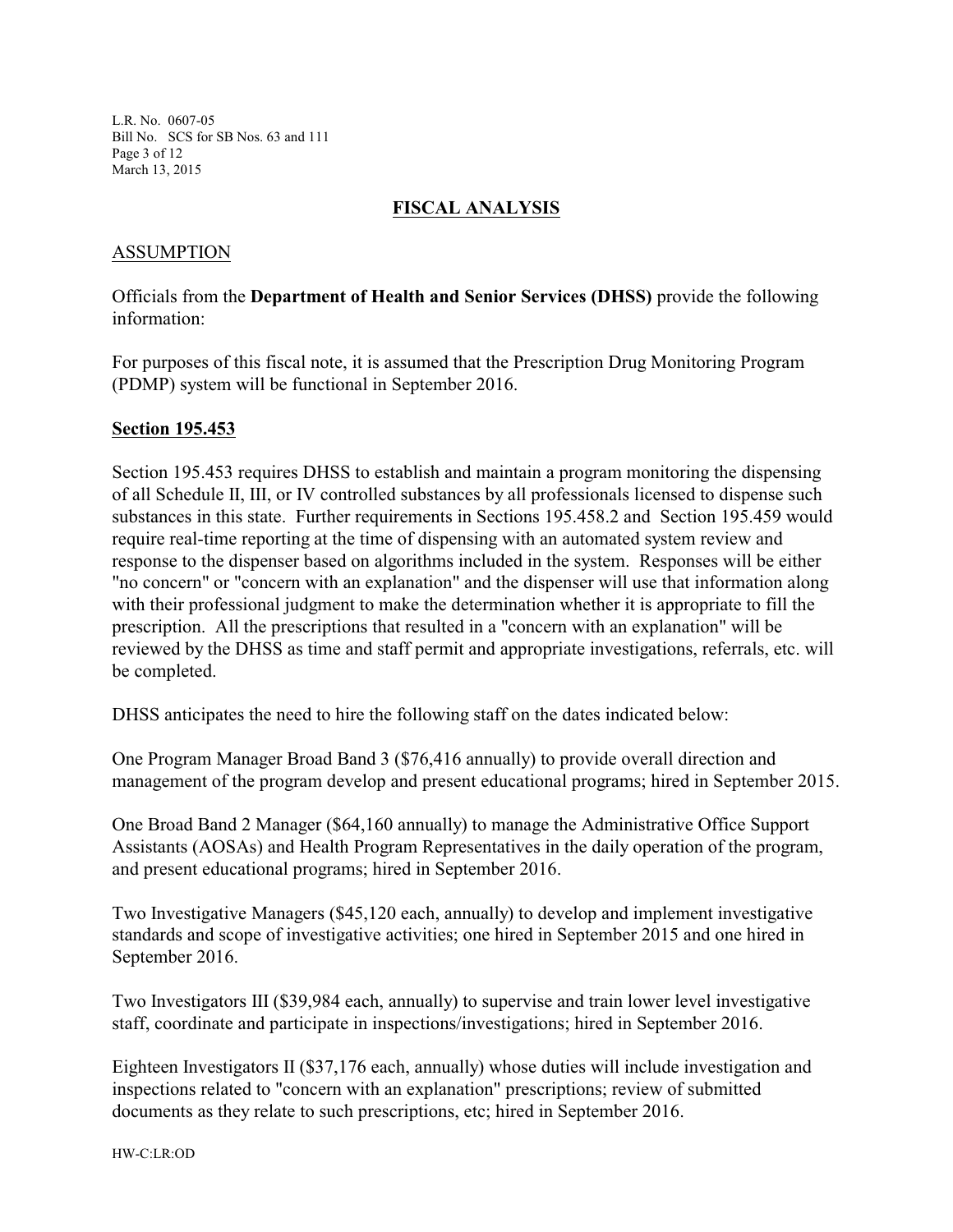L.R. No. 0607-05 Bill No. SCS for SB Nos. 63 and 111 Page 4 of 12 March 13, 2015

#### ASSUMPTION (continued)

Two AOSAs (\$27,828 each, annually) to direct support functions for the program; plans, assigns, directs, and coordinates work schedules and activities of the staff; one hired in September 2015 and one hired in September 2016.

Two Senior Office Support Assistants (SOSAs, \$25,572 each, annually) whose duties will include providing overall clerical support for the program, tracking documents, preparing packets for law enforcement referrals, etc.; hired in September 2016.

Eight Health Program Representative I (\$30,672 each, annually) to generate and perform preliminary review and follow-up on "concern with an explanation" prescriptions; hired in September 2016.

The average pharmacy fills 250 prescriptions per day. DHSS, Bureau of Narcotics and Dangerous Drugs (BNDD) estimates that typically 10 percent of these are for Schedule II, III, or IV controlled substances. For fiscal note purposes, DHSS estimates 25 prescriptions /pharmacy x 1,348 pharmacies = 33,700 prescriptions to be submitted daily X 365 days = 12,300,500 prescriptions annually will be submitted to the system for review. It is further assumed that 101 licensed ambulatory surgery centers would dispense 10 times per day on 246 surgery days (no weekends and not on 15 holidays) for a total of 248,460 prescriptions dispensed annually (101 ASCs X 10 prescriptions daily X 246 days per year). It is further assumed that some individual practitioners may dispense from their offices. The BNDD has 24,067 registrants in practitioner categories. Assuming that 25 percent of them dispense schedule II, III, or IV drugs  $= 6.017$ practitioner dispensers (24,067 registrants X 0.25). If they are assumed to dispense once a day only on 246 days there would be 1,480,182 dispensings annually (6,017 dispensing registrants X 246 days). The grand total for all dispensers is assumed to be 14,029,142 prescriptions annually  $(12,300,500 \text{ pharmacy} + 248,460 \text{ ASCs} + 1,480,182 \text{ practitioners}).$ 

Based on a study of 2010 and 2011 data by the federal Substance Abuse and Mental Health Services Administration (SAMHSA) and documented in the National Survey on Drug Use and Health (NSDUH) Report, 4.83 percent of prescription pain relievers are used for non-medical purposes in Missouri. <http://archive.samhsa.gov/data/2k12/NSDUH115/sr115-> nonmedical-use-pain-relievers.htm

Applying 4.83 percent to the 14,029,142 anticipated annual controlled substance prescriptions to be dispensed results in 677,608 "concern with an explanation" prescriptions annually that will need to be reviewed and potential follow-up actions taken. This is an average of 2,606 to be followed-up on each work day  $(52 \text{ weeks } X 5 \text{ work days} = 260; 677,608 \text{ "concern" } / 260 \text{ days}).$ These will be reviewed and followed-up on by the Health Program Representative I and investigative staff. The level of initial review will depend on the type and severity of "concern with an explanation" generated by the prescription.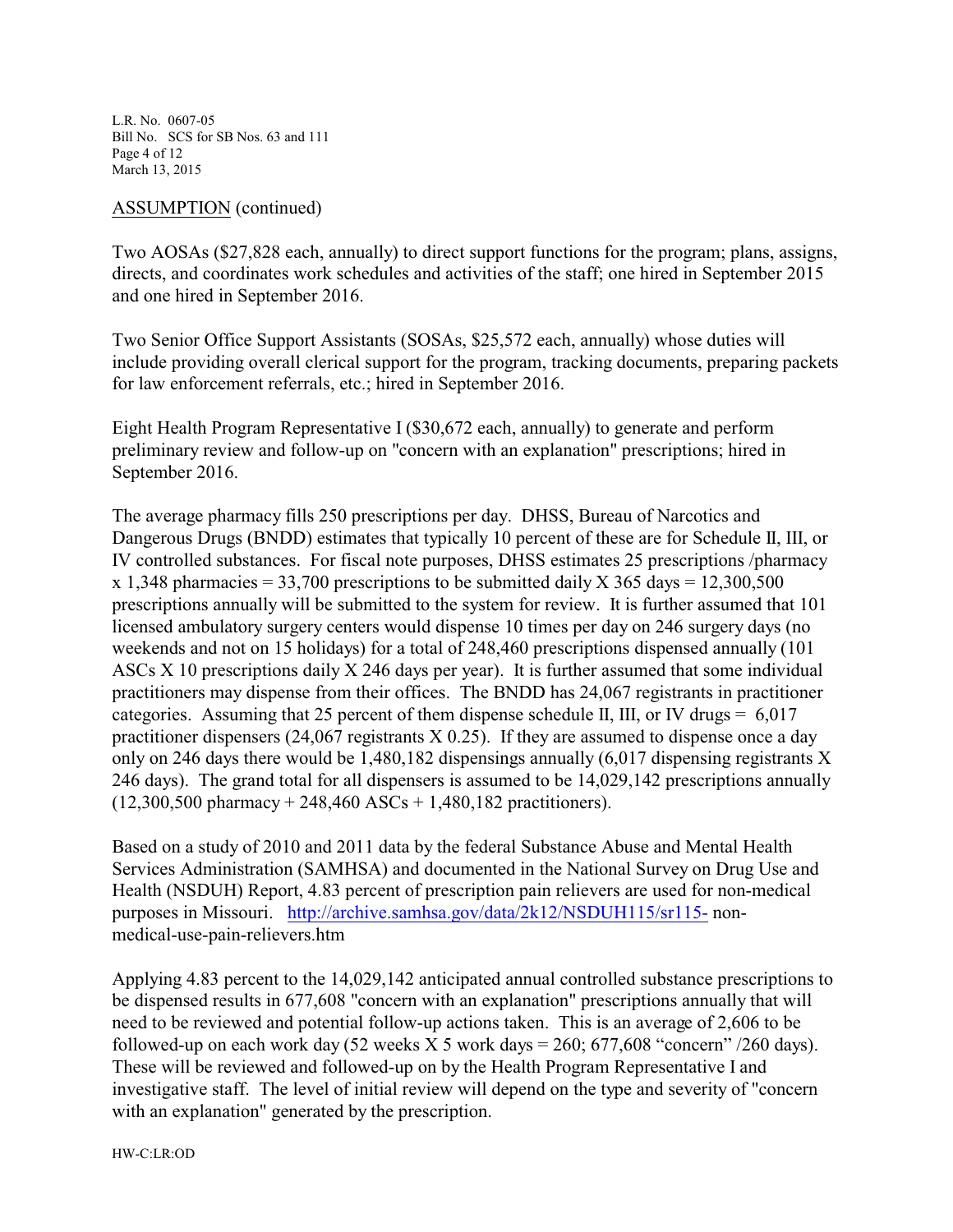L.R. No. 0607-05 Bill No. SCS for SB Nos. 63 and 111 Page 5 of 12 March 13, 2015

## ASSUMPTION (continued)

## **Section 195.453.6**

Section 195.453.6 of the proposed legislation requires DHSS to reimburse dispensers for fees and other direct costs of transmitting the required information. Based on recent discussions with the industries affected, the dispensers who will qualify for reimbursement will fall into three categories – pharmacies, ambulatory surgical centers and individual practitioners – each transmission is expected to cost \$0.25. The number of transmissions is expected to grow three percent annually and is reflected below:

Each dispenser is expected to invoice quarterly for a total of 29,864 (7,466 dispensers X 4 quarters) invoices in FY 2017 and FY 2018. DHSS would also be required to hire staff in both the Division of Administration (DA) and the Division of Regulation and Licensure (DRL) to process the invoices received from dispensers.

|                             |                     | -------FY 2017------    |               | ------FY 2018------     |               |
|-----------------------------|---------------------|-------------------------|---------------|-------------------------|---------------|
| Category                    | Number<br>Statewide | Annual<br>Transmissions | Reimbursement | Annual<br>Transmissions | Reimbursement |
| Pharmacies                  | 1,348               | 10,250,417              | \$2,562,604   | 12,669,515              | \$3,167,379   |
| <b>ASCs</b>                 | 101                 | 207,050                 | \$51,763      | 255,914                 | \$63,979      |
| Individual<br>Practitioners | 6,017               | 1,233,485               | \$308,371     | 1,524,587               | \$381,147     |
| Totals                      | 7,466               | 11,690,952              | \$2,922,738   | 14,450,146              | \$3,612,505   |

Based on current department practices, each invoice will take 10 minutes to process in DRL and 10 minutes to process in DA. Three different job categories will work together as follows to pay an invoice. In DRL, an Office Support Assistant will take 2½ minutes to open the invoice, log it into the tracking system and forward it to the Account Clerk II. In DRL, an Account Clerk II will take five minutes to determine and assign the account coding and forward to the Accountant I for review and approval. In DRL, the Accountant I will take 2½ minutes to verify the coding and funding availability and approve the document for central processing. In DA, an Office Support Assistant will take 2 ½ minutes to open the invoice and distribute it to the Account Clerk II. This position is also responsible for filing the documents after the payment processing is complete. In DA, the Account Clerk II will take five minutes to review, audit, and enter the payment documents from DRL into SAM II. In DA, the Accountant I will take 2½ minutes to apply final approval to the payment. The additional FTE required for invoice processing is as follows:

29,864 invoices X 20 minutes per invoice = 597,280 minutes to process invoices. 597,280 minutes / 60 minutes per hour = 9,954 hours. 9,954 hours/ $2,080 = 4.79$  FTE (rounded to 5.00), broken down as follows: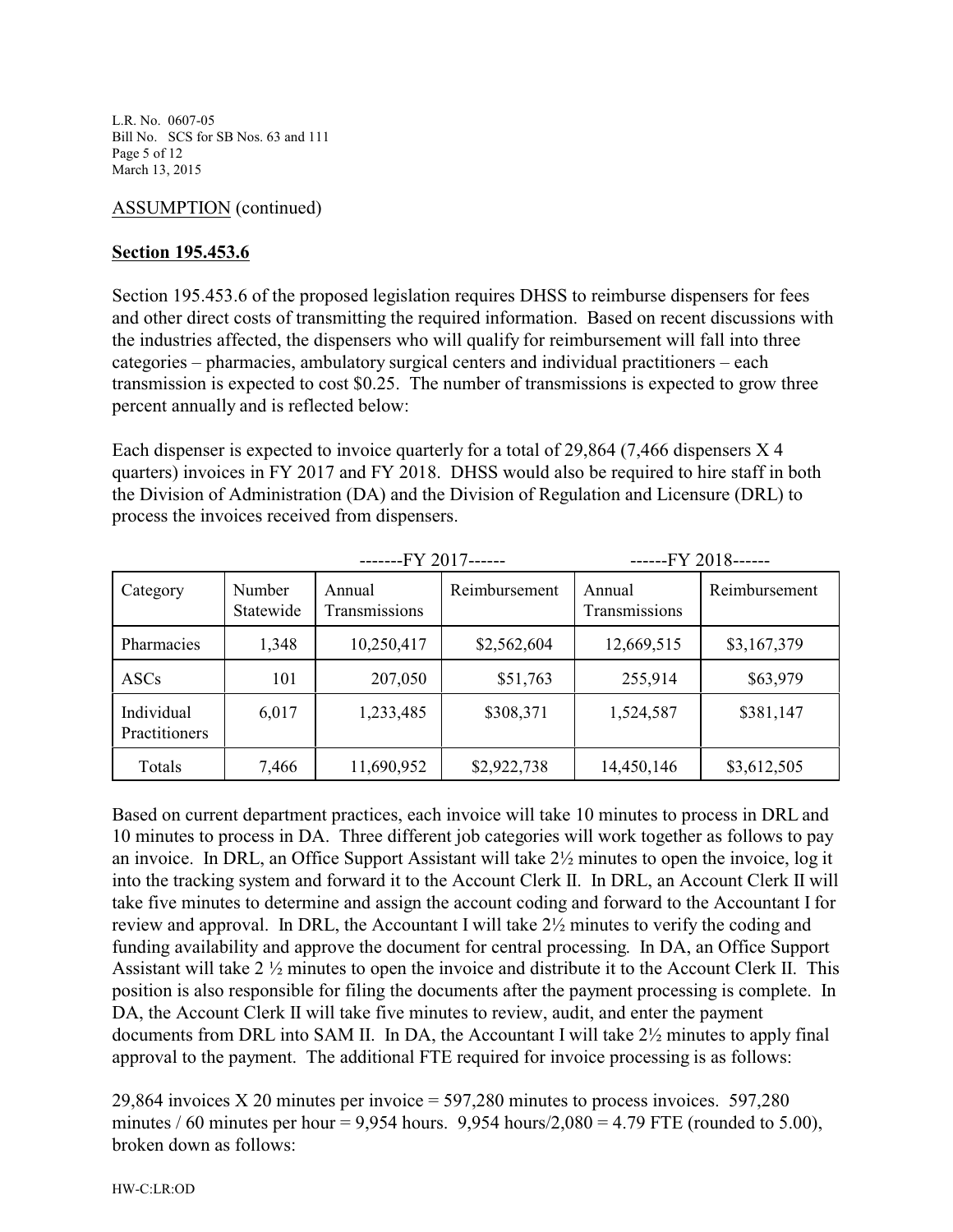L.R. No. 0607-05 Bill No. SCS for SB Nos. 63 and 111 Page 6 of 12 March 13, 2015

### ASSUMPTION (continued)

| Job Title        | Percent of the | <b>DRL FTE</b> | <b>DA FTE</b> | Salary   | Total     |
|------------------|----------------|----------------|---------------|----------|-----------|
|                  | Time to        |                |               |          | Annual    |
|                  | Process a      |                |               |          | Salaries  |
|                  | Claim          |                |               |          |           |
| Office Support   |                |                |               |          |           |
| Assistant        | 25             | 0.625          | 0.625         | \$22,932 | \$68,665  |
| Account Clerk II |                |                |               |          |           |
|                  | 50             | 1.25           | 1.25          | \$25,572 | \$63,930  |
| Accountant I     | 25             | 0.625          | 0.625         | \$30,672 | \$38,340  |
| Totals           | 100            | 2.5            | 2.5           |          | \$130,935 |

It is assumed these positions will be hired on January 1, 2017.

**Oversight** assumes the DHSS would not hire partial FTEs. However, to keep the total number of new staff at the 5 FTE DHHS has indicated would be necessary to process the claims, Oversight assumes DHSS would hire 1 FTE OSA, 3 FTE Account Clerk II, and 1 FTE Accountant 1.

The DHSS is providing **Office of Administration (OA), Information Technology Services Division (ITSD)** costs. ITSD states it is assumed that every new IT project/system will be bid out because all ITSD resources are at full capacity.

Infrastructure costs were calculated using the FY 2015 State Data Center (SDC) Cost Allocation Plan (CAP) document. ITSD is assuming the use of an application built for the State of Missouri and hosted in the SDC. Three servers will be needed for development, test, and production with 100 gb of disk storage each.

It is estimated that FY 2016 ITSD costs to the General Revenue (GR) Fund will total \$736, 201; FY 2017 GR costs will total \$492,921; and FY 2018 GR costs will total \$159,196.

#### **Section 195.468**

DHSS is required to create and implement three PDMP-related education courses. DHSS is currently required to provide education courses and information by Section 195.198, RSMo, and assumes the new requirements will be met with existing resources.

For the purpose of this proposed legislation, officials from the **Office of State Public Defender (SPD)** cannot assume that existing staff will provide competent, effective representation for any new cases where indigent persons are charged with the proposed new crimes relating to dispensation of pharmaceuticals monitoring.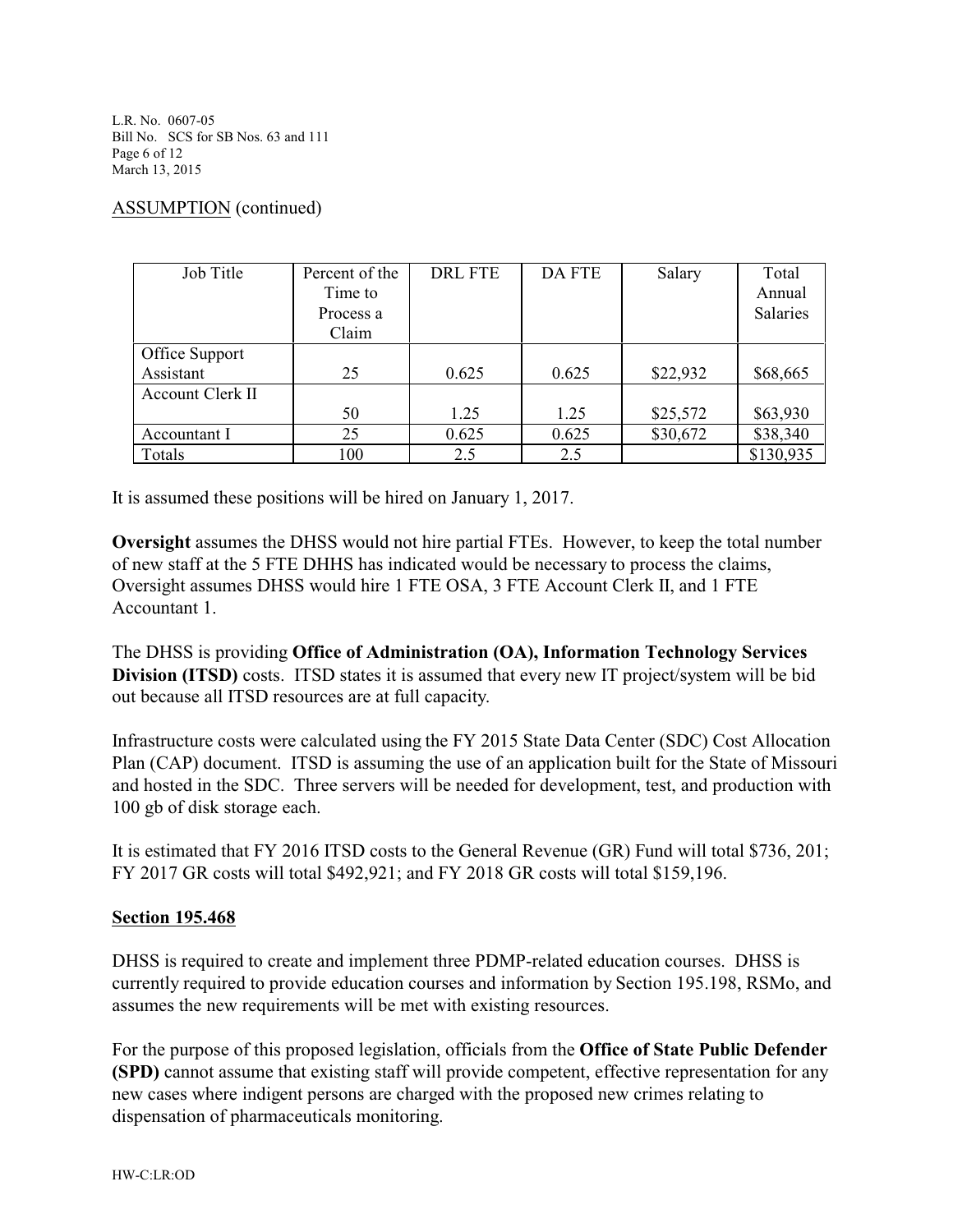L.R. No. 0607-05 Bill No. SCS for SB Nos. 63 and 111 Page 7 of 12 March 13, 2015

#### ASSUMPTION (continued)

While the number of new cases (or cases with increased penalties) may be too few or uncertain to request additional funding for this specific bill, the SPD will continue to request sufficient appropriations to provide effective representation in all cases.

**Oversight** assumes the SPD can absorb the additional caseload that may result from this proposal.

Officials from the **Missouri Office of Prosecution Services (MOPS)** assume the proposal will have no measurable fiscal impact on MOPS.

Officials from the **Department of Corrections (DOC)** state the DOC would not supervise the misdemeanor offenses stated in this proposed legislation; however, it would be responsible for administering corrections for the Class D felony committed by persons who knowingly disclose or use monitoring information in a manner that violates the rules under sections 195.450 to 195.468.

The figures are estimates based on a summary of current records that show 30% of new class D felonies are sentenced to prison and 70% are sentenced to probation and assigned to field supervision. The average sentence for a class D felony is 3.5 years. Offenders serving prison sentences for class D felonies spend on average 0.8 years in prison and serve the remainder of their sentences, 2.7 years, under field supervision. Offenders serving these sentences under field supervision are eligible for Earned Compliance Credit. Therefore, the length of field supervision for offenders released from prison is reduced by half in estimating the figures in the following tables. Offenders serving probation sentences for class D felonies serve on average three years under supervision.

The FY 2014 average cost of supervision is \$6.72 per offender per day or an annual cost of \$2,453 per offender. The DOC cost of incarceration is \$16.725 per day or an annual cost of \$6,105 per offender.

The DOC assumes the proposal would have the following long term costs. A 2% inflationary factor has been included.

| FY 2016 (10 months) | \$2,775  |
|---------------------|----------|
| FY 2017             | \$7,800  |
| FY 2018             | \$10,278 |
| FY 2019             | \$10,487 |
| FY 2020             | \$10,701 |
| FY 2021             | \$10,919 |
| FY 2022             | \$11,141 |
| FY 2023             | \$11,368 |
| FY 2024             | \$11,599 |
| FY 2025             | \$11,835 |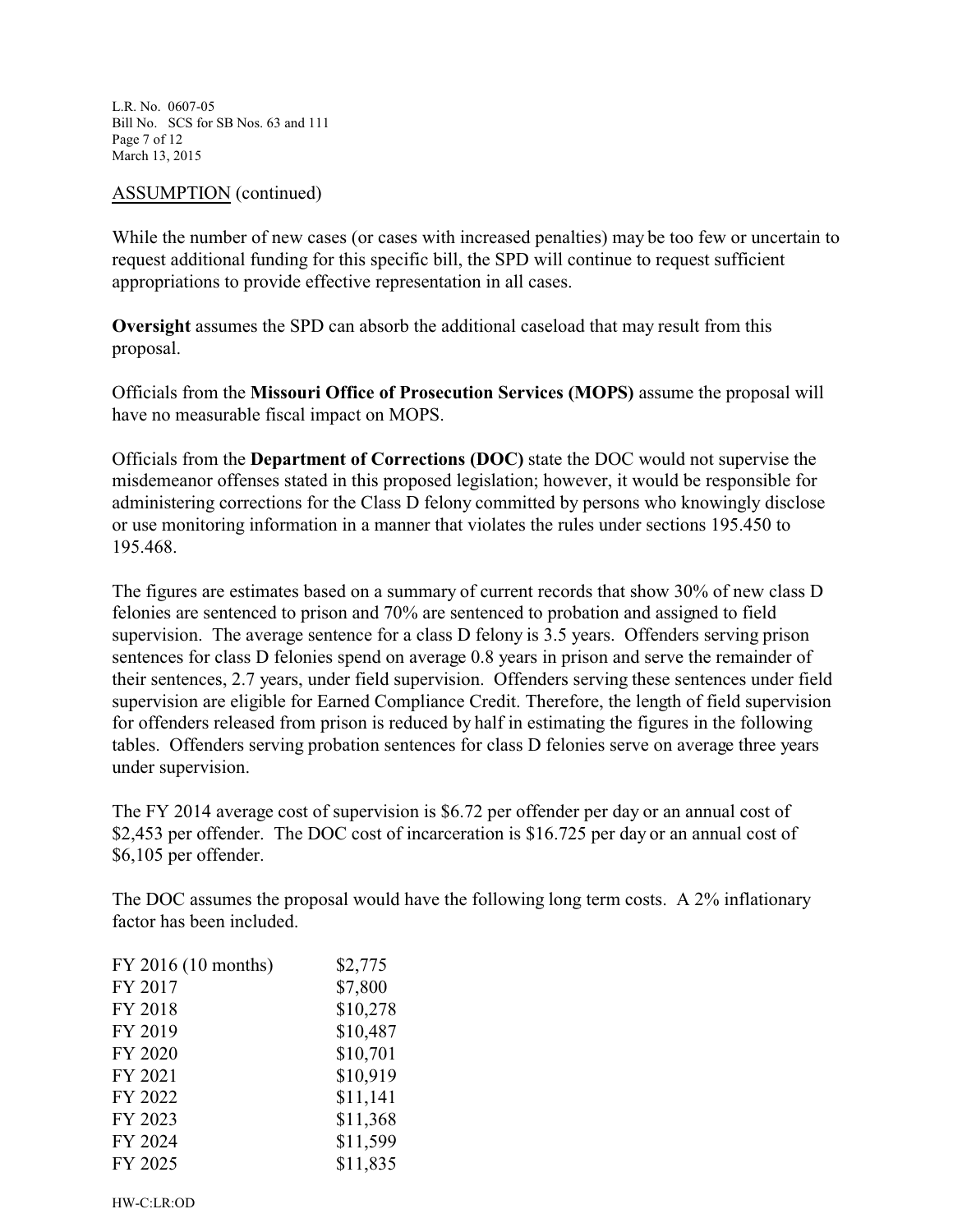L.R. No. 0607-05 Bill No. SCS for SB Nos. 63 and 111 Page 8 of 12 March 13, 2015

#### ASSUMPTION (continued)

**Oversight** assumes the DOC can absorb the minimal costs associated with this proposal.

Officials from the **Department of Mental Health (DMH)** provide state operated hospitals' initial set-up of records, monthly maintenance, and logging of activity would be required to comply with the provisions of the Prescription Drug Monitoring Program Act. However, this cost should be minimal. It is assumed that existing resources are adequate to meet the requirements of the proposal.

Officials from the **Office of Attorney General** assume any potential costs arising from this proposal can be absorbed with existing resources.

Officials from the **Office of the Secretary of State (SOS)** state many bills considered by the General Assembly include provisions allowing or requiring agencies to submit rules and regulations to implement the act. The SOS is provided with core funding to handle a certain amount of normal activity resulting from each year's legislative session. The fiscal impact for this fiscal note to the SOS for Administrative Rules is less than \$2,500. The SOS recognizes that this is a small amount and does not expect that additional funding would be required to meet these costs. However, the SOS also recognizes that many such bills may be passed by the General Assembly in a given year and that collectively the costs may be in excess of what the office can sustain with the core budget. Therefore, the SOS reserves the right to request funding for the cost of supporting administrative rules requirements should the need arise based on a review of the finally approved bills signed by the governor.

**Oversight** assumes the SOS could absorb the costs of printing and distributing regulations related to this proposal. If multiple bills pass which require the printing and distribution of regulations at substantial costs, the SOS could request funding through the appropriation process.

Officials from the **Department of Insurance, Financial Institutions and Professional Registration**, the **Department of Public Safety - Missouri State Highway Patrol**, the **Department of Social Services**, the **Joint Committee on Administrative Rules**, the **Office of Administration, General Services Division** and the **Administrative Hearing Commission**  and the **Office of State Courts Administrator** each assume the proposal would not fiscally impact their respective agencies.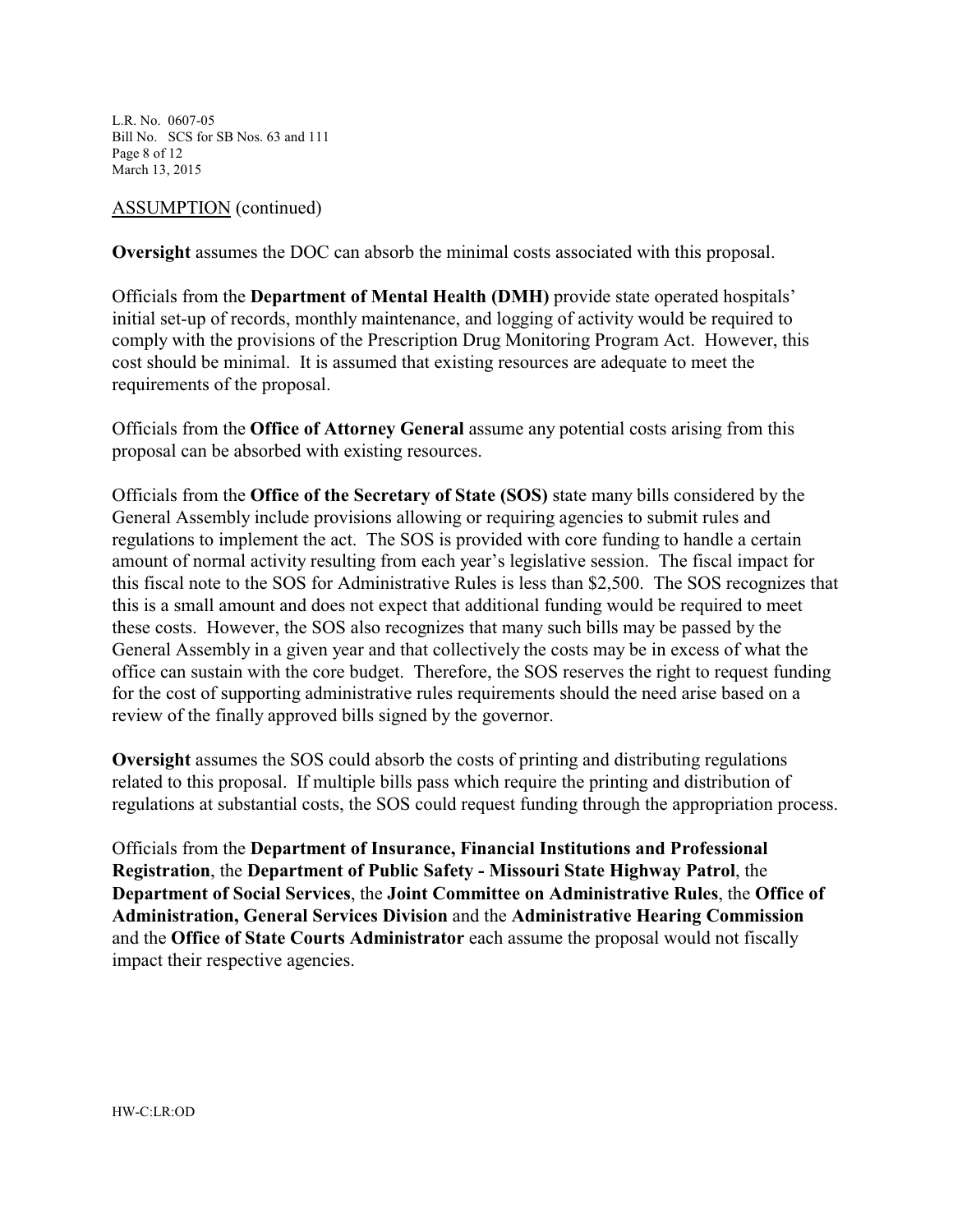L.R. No. 0607-05 Bill No. SCS for SB Nos. 63 and 111 Page 9 of 12 March 13, 2015

| FY 2016<br>$(10 \text{ Mo.})$ | FY 2017                    | FY 2018                    |
|-------------------------------|----------------------------|----------------------------|
|                               |                            |                            |
|                               |                            |                            |
| (\$124,470)                   | (\$1,207,617)              | (\$1,491,844)              |
| $(\$64,731)$                  | $(\$628,021)$              | $(\$775, 833)$             |
| $(\$40,991)$                  | $(\$595,105)$              | $(\$496,849)$              |
| \$0                           | $(\$2,922,738)$            | (\$3,612,505)              |
| $(\$230,192)$                 | $(\$5,353,481)$            | $(\$6,377,031)$            |
| 5 FTE                         | 41 FTE                     | 41 FTE                     |
|                               |                            |                            |
|                               |                            |                            |
|                               |                            | (\$153,794)                |
|                               |                            | $($ \$5,402)               |
| $(\$736,201)$                 | $(\$492,921)$              | (\$159,196)                |
|                               |                            |                            |
| $(\$966,393)$                 | $($ \$5,846,402)           | $($ \$6,536,227)           |
|                               |                            |                            |
| 5 FTE                         | <b>41 FTE</b>              | 41 FTE                     |
|                               |                            |                            |
| FY 2016                       | FY 2017                    | FY 2018                    |
| $(10 \text{ Mo.})$            |                            |                            |
| <u>\$0</u>                    | <u>\$0</u>                 | <u>\$0</u>                 |
|                               | $(\$731,916)$<br>(\$4,285) | $(\$487,651)$<br>(\$5,270) |

## FISCAL IMPACT - Small Business

Small business pharmacies and dispensing individual practitioners may have an unknown impact resulting from obtaining computer hardware and software. It addition, these small businesses may have an unknown impact resulting from the time it takes to enter their dispensing information and transmitting it to the data collection location. Although this information is currently maintained and documented by law, this proposal requires the information to be periodically submitted in an approved electronic format.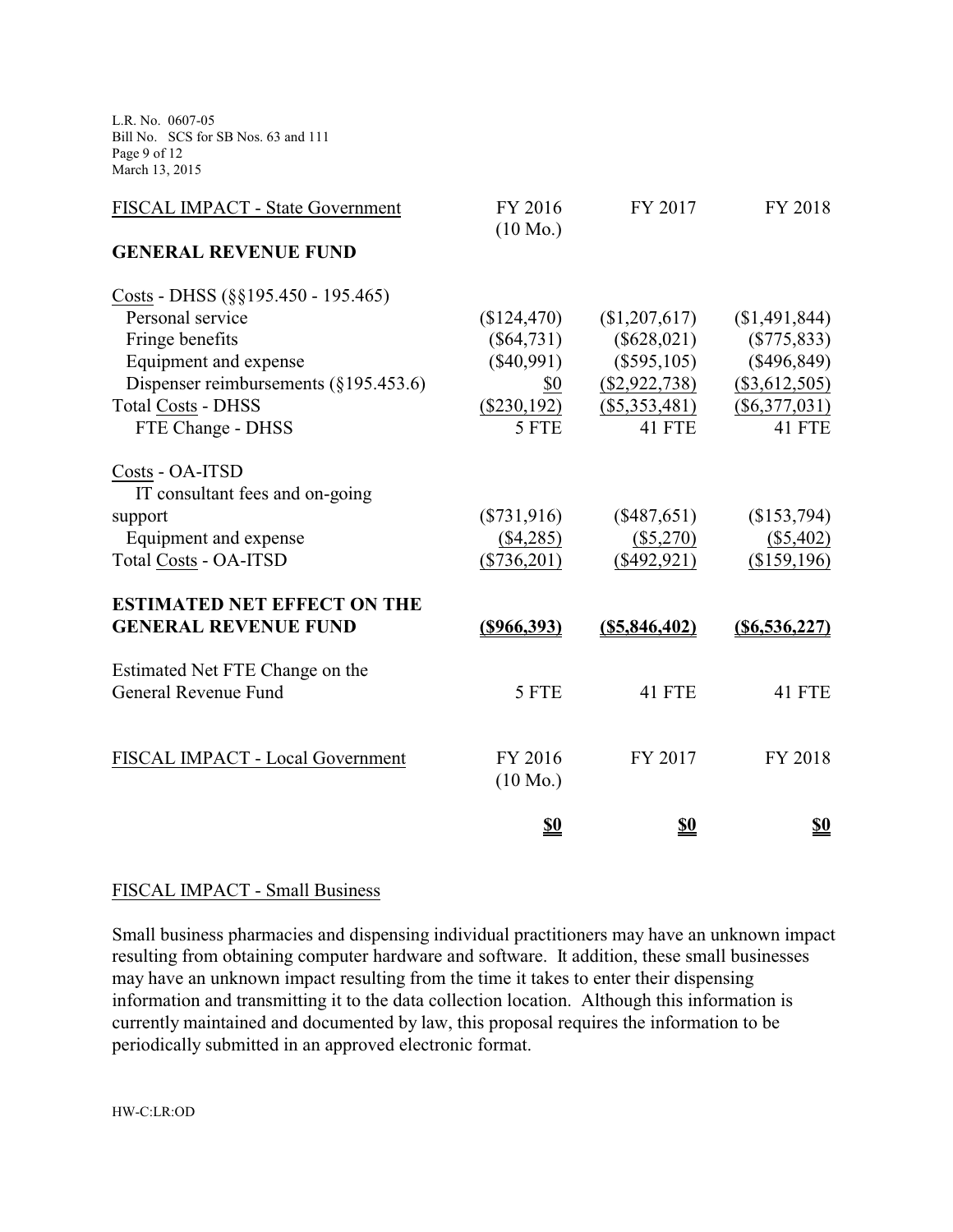L.R. No. 0607-05 Bill No. SCS for SB Nos. 63 and 111 Page 10 of 12 March 13, 2015

#### FISCAL DESCRIPTION

This proposal establishes the Prescription Drug Monitoring Act. The Department of Health and Senior Services is required to establish and maintain a program to monitor the prescribing and dispensing of all Schedule II through Schedule IV controlled substances by all licensed professionals who prescribe or dispense these substances in Missouri using an existing data aggregation platform through the State Data Center within the Office of Administration. The provisions of this proposal shall be subject to appropriations and also may be funded with federal or private moneys.

The Department shall ensure the privacy and security of the personal information while only aggregating necessary and appropriate information related to the prescribing or dispensing of the prescription. The aggregated information from each dispenser data source shall remain segregated from any other data source. All submitted prescription information shall be kept confidential with specified exceptions.

A dispenser shall electronically submit to the Department information for each prescription. The Department may issue a waiver to a dispenser who is unable to submit the required information electronically. If a waiver is obtained, a dispenser can submit the required information in paper format or by other approved means. The Department shall reimburse each dispenser for the fees of transmitting the information required by this act.

This proposal delineates the duties of both the dispenser and the Department for communicating in real-time when there is a prescription for a Schedule II through Schedule IV controlled substance. If the Department responds with a message that there was a concern detected and describes the nature of that concern, the dispenser shall dispense or not dispense the medication according to his or her professional judgment appropriate to the concern communicated. If the response is not timely, the dispenser shall dispense or not dispense the medication according to his or her professional judgment.

The Department shall review the dispensation information and, if there is reasonable cause to believe a violation of law or breach of professional standards may have occurred, the Department shall notify the appropriate law enforcement or professional regulatory entity and provide dispensation information required for an investigation. If, after staff review, it appears that there is reasonable cause to believe that a person has obtained a prescription fraudulently from more than one prescriber, the Department shall contact the prescribers, inform them of the potential problem and provide details, and request copies of medical records concerning the prescriptions of concern. The prescribers shall provide the records, if possible, by fax or electronically. If, after Department review of the provided records, it is clear that a person has obtained prescriptions under false pretenses, the entire matter shall be referred to the appropriate law enforcement or local prosecuting attorney for action.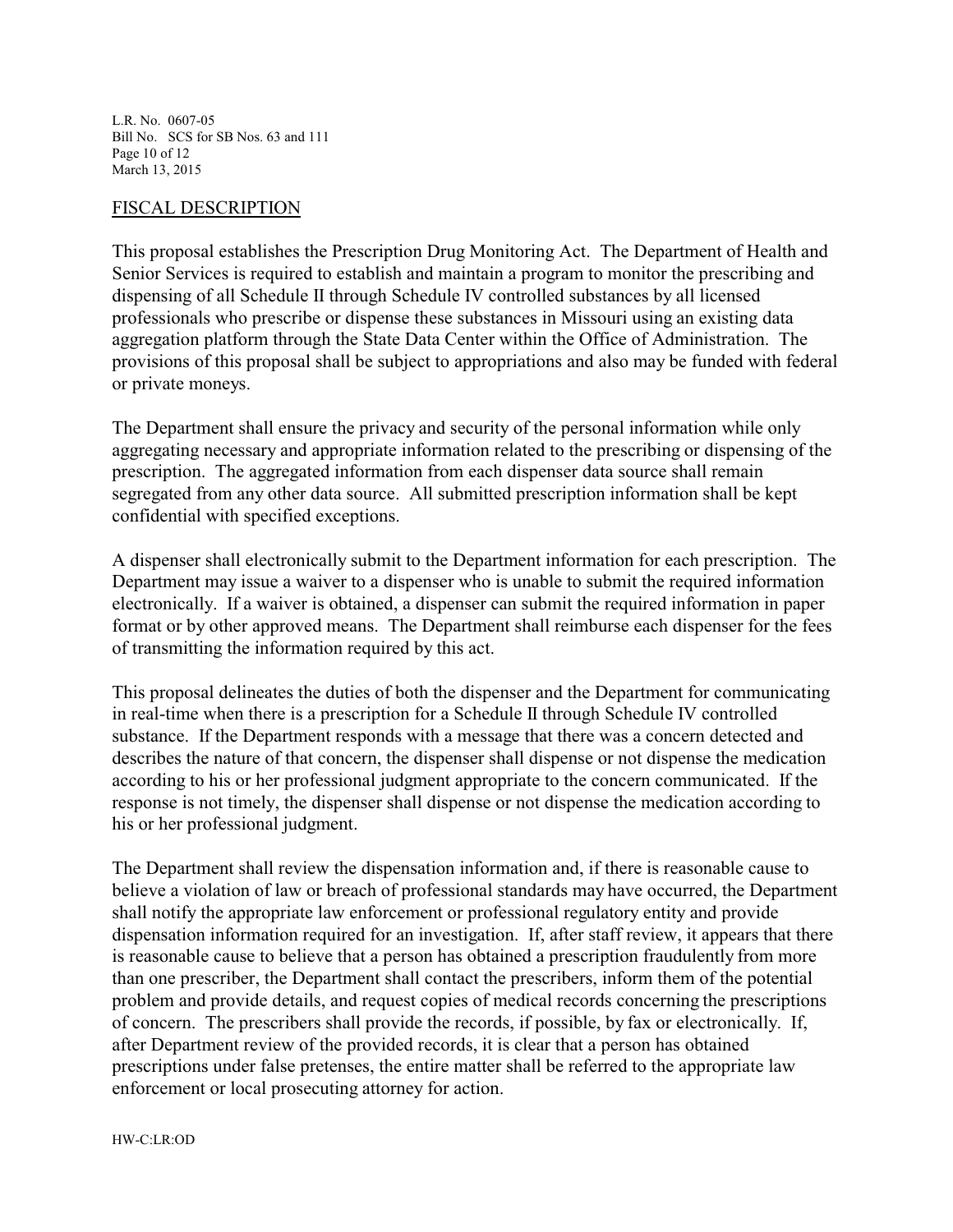L.R. No. 0607-05 Bill No. SCS for SB Nos. 63 and 111 Page 11 of 12 March 13, 2015

#### FISCAL DESCRIPTION (continued)

Any person who unlawfully and knowingly accesses or discloses dispensation monitoring information or dispensers who knowingly fail to submit the required information or who knowingly submit incorrect information shall be subject to penalties and shall be guilty of a Class A misdemeanor. Any persons authorized to have dispensation information who knowingly disclose such information or who use it in a manner and for a purpose in violation of the proposal shall be guilty of a Class D felony until December 31, 2016, and a Class E felony beginning January 1, 2017. Additionally, this proposal provides a private cause of action for persons whose data has been disclosed to an unauthorized person. Recovery under this cause of action for negligent disclosure shall include liquidated damages of \$25,000 and compensatory economic and non-economic damages, attorney fees, and court costs. Punitive damages are available for intentional and malicious unauthorized disclosure.

The Department shall annually provide to the General Assembly a report as to the number of controlled substances dispensed, broken down by drug, the number of incidents of fraudulent prescriptions identified and any other pertinent information requested by the General Assembly.

The Department shall create and implement an educational course regarding the provisions of this proposal and, when appropriate, shall work with associations for impaired professionals to ensure the intervention, treatment, and ongoing monitoring of patients who have been identified as being addicted to substances monitored by the proposal.

This legislation is not federally mandated, will not duplicate any other program, but will require additional capital improvements or rental space.

#### SOURCES OF INFORMATION

Office of Attorney General Department of Health and Senior Services Department of Insurance, Financial Institutions and Professional Registration Department of Mental Health Department of Corrections Department of Public Safety - Missouri State Highway Patrol Department of Social Services Joint Committee on Administrative Rules Missouri Office of Prosecution Services Office of Administration - Administrative Hearing Commission General Services Division